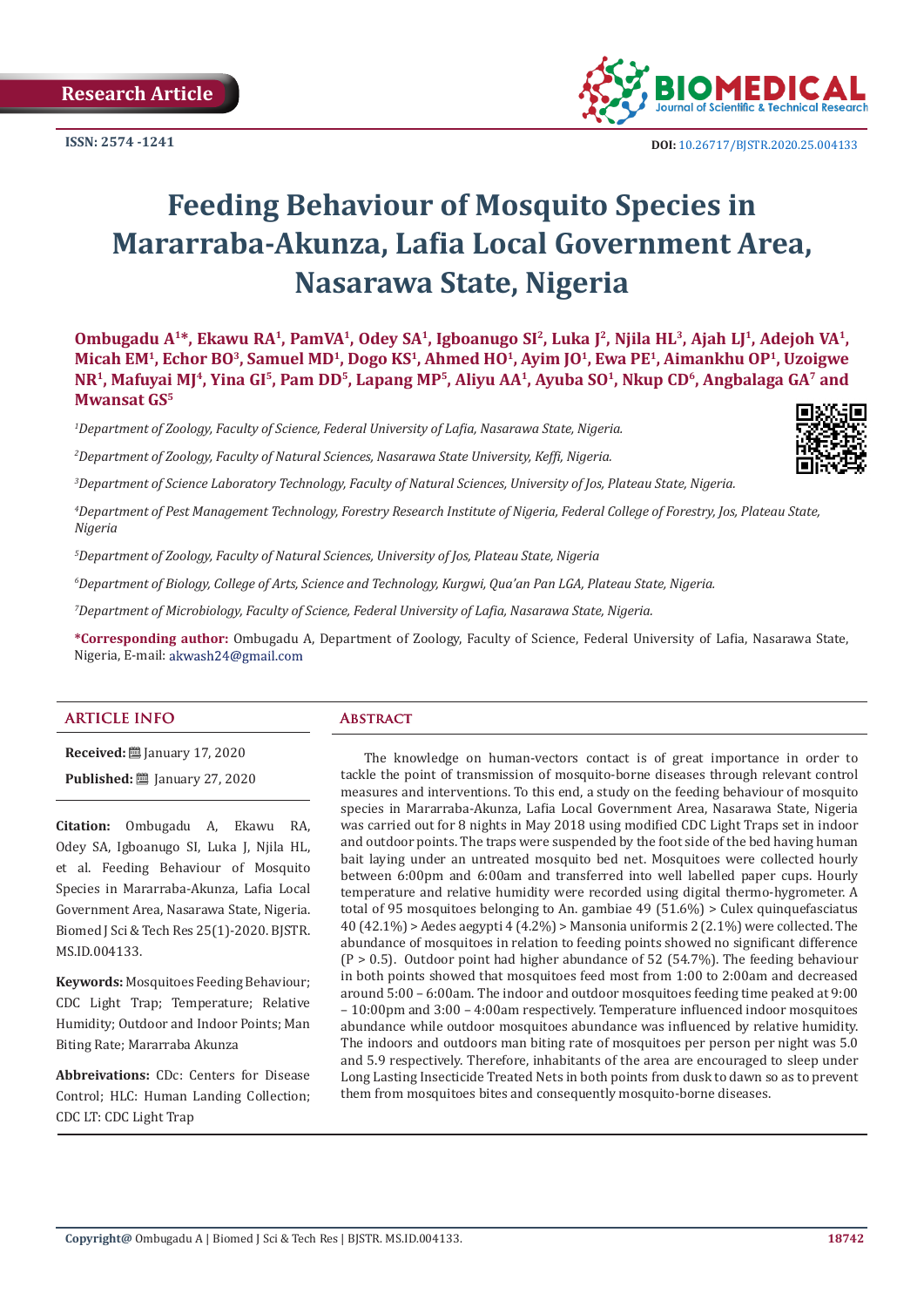#### **Introduction**

Mosquitoes are considered as serious problem everywhere because they proliferate in large number WHO [1] and are resistant to insecticides (Badolo et al. [2]; Oyewole et al. [3]; Awolola et al. [4]; Mwansat et al. [5]; Oduola et al. [6]; Lynd et al. [7]; Sherrard-Smith et al. [8]) leading to successful transmissions of malaria which is the leading cause of morbidity and mortality in Nigeria (WHO [9]). The mosquitogenic conditions are promoted by the anthropogenic activities and the creation and existence of several habitats throughout the year in the urban areas. The problem is more severe in rural areas especially because these areas are associated with well irrigated agroecosystems (Emidi et al. [10]). In these areas, poor sanitation facilities, usual agricultural practices and lack of sanitation facilities enhance the diversity and density of the population of mosquitoes and vector borne diseases. To control these remarkably adapted mosquitoes is a serious problem and therefore the mosquitoes peacefully co-exist with man. Many researchers have attempted to study the impacts of microhabitats and the differences in the behavioural patterns of vector and nonvector species of mosquitoes (WHO [1]).

The resting and feeding behaviour of mosquito is of great importance with respect to the efficacy of control measures. Indoor-based methods of control, such as the use of insecticideimpregnated bed nets and house-spraying with residual insecticides, are highly effective against mosquito species which mainly feeds indoors on humans and rests there once fed. Residual transmission is encouraged through mosquitoes bites outdoor which is a determinant of the maximum effectiveness on current prevention of mosquito-borne diseases (Sherrard-Smith et al. [8]). The degree to which other species feeds on non-human hosts and rests outdoors reduces the efficacy of these control methods, but also offers opportunities for other approaches (Reisen et al. [11]). An annual estimation of 10.6 million malaria cases across Africa is predicted to result due to higher outdoor transmission if universal coverage of LLIN and IRS is achieved (Sherrard-Smith et al. [8]).

Sampling vector populations in relation to surveys and compilation of checklist of species present in an area; identification of those species which bite man and determination of those that are important or potential vectors of disease is very essential Service [12]. The different aspects of mosquitoes are studied by many workers under different situations. Traps are effective surveillance tools for monitoring prevalence and the species composition of mosquitoes, along with reducing mosquito numbers nearby Moore, et al. [13].

Consequently, Centers for Disease Control (CDC) light traps hung beside occupied beds protected by bed nets remain a preferred alternative to an indoor human landing collection (HLC) for collecting host-seeking vectors over a wide range of mosquito densities Becker, et al. [14]. The CDC light traps are affordable, easy to use, and have relatively high sampling efficiency, although the relationship between CDC trap and indoor HLC collections needs to be verified locally for each study area because vector species composition and intraspecific variation in feeding and resting behaviour can have a significant impact on the quantitative association between the two methods Moore, et al. [13]. Thus, this study investigated the concurrent feeding behaviour of mosquito species in Mararraba-Akunza, Lafia Local Government Area, Nasarawa State, Nigeria.

#### **Materials And Methods**

#### **Study Area**

This study was carried out in Mararraba-Akunza area (Figure 1) of Lafia Local Government Area of Nasarawa State, Nigeria. Mararraba-Akunza area is a peri-urban settlement where various agricultural to anthropogenic activities takes place. Lafia is a town in central Nigeria (Latitude 8°24'N, 9°1'E and Longitude 8°13'E, 9°8'N). It has a total landmass of about 2797.53km<sup>2</sup> Lafia L.G.A shares boundary with Plateau State in the north east, Obi and Doma L.G.A in the South, Nasarawa Eggon in the West and Wamba LGA in the North. Nasarawa State is located in the North Central region of Nigeria with a land area of 27,137.8square kilometers. The main economic activities of the State is agriculture: cash crops such as yam, cassava and melon are grown Agidi, et al. [15]. Lafia L. G. A. has a tropical sub-humid climate, with two distinct seasons which are wet season and dry season. The wet season lasts for seven months which is between April and October, while the dry season is between November and March. Rainfall is moderately high in Lafia, ranging from 1200mm to 1600mm. Average maximum and minimum daily temperatures are 35 **°C** and 21 **°C** in rainy season and 37 **°C** and 16 **°C** in dry season respectively Agidi, et al. [13].

#### **Sample Collection**

Mosquito samples were collected in accordance to the standard by AIRS Nigeria [17]. The night catch of mosquitoes was carried out between the hours of 6:00pm to 6:00am for eight nights in May 2018 using the modified CDC light trap (CDC LT) concurrently in both indoor and outdoor points. One trap was set up at each point. The trap was suspended 1.5 meters above the floor. The trap was hung by the foot side of the bed where human bait was lying down under an untreated mosquito bed net. The temperature and relative humidity was taken hourly for each point using digital thermometer and hygrometer. Mosquitoes trapped in the collection bag were transferred hourly into well labelled paper cups indicating the hour and point of catch. A mesh was placed on top of the cups and held by a rubber band/ring so as to prevent mosquitoes from escaping. The samples were later transported to the insectary for sorting and morphological identification with the aid of a dissecting microscope.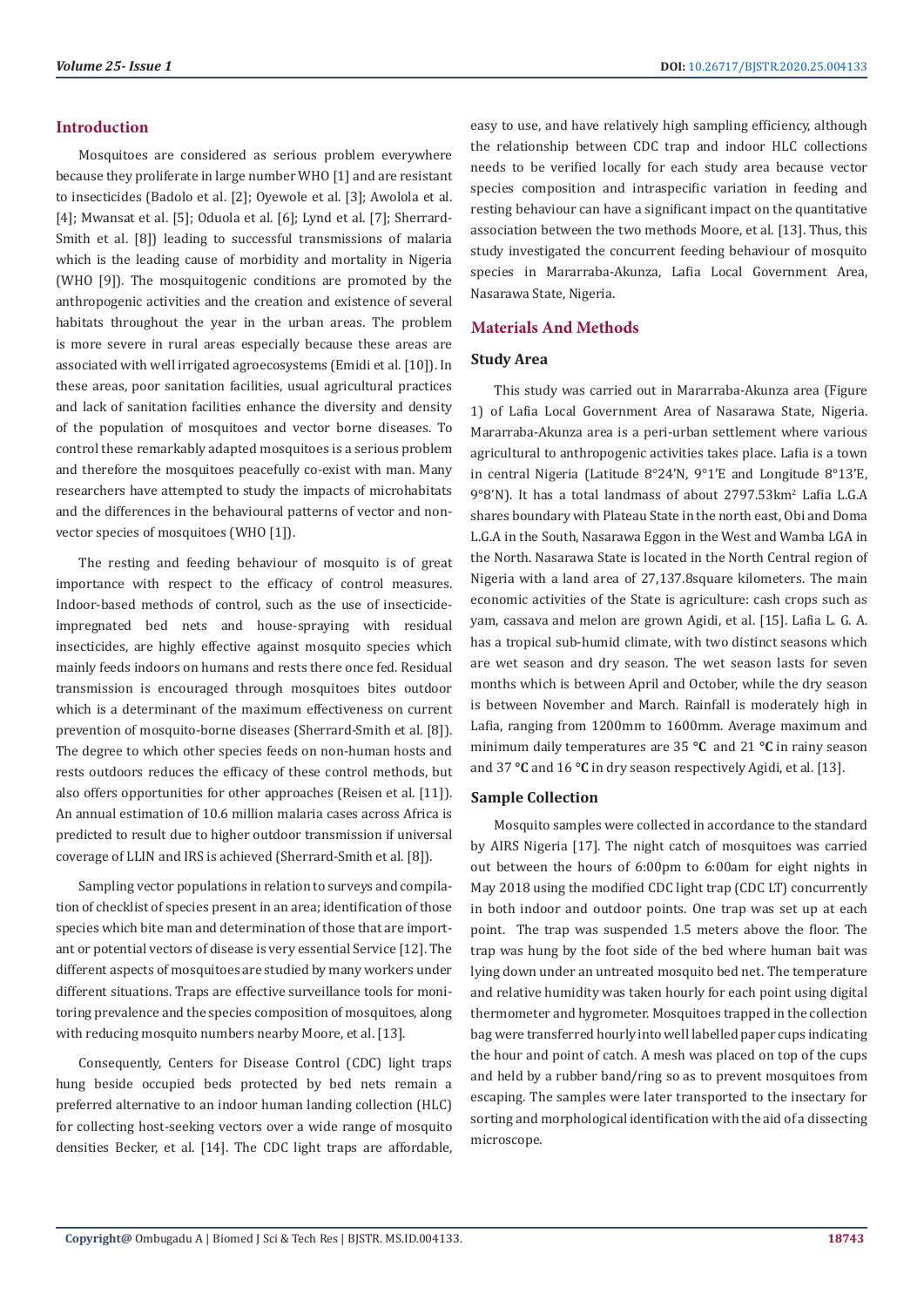

**Figure 1:** Map of Lafia LGA, Nasarawa State showing Mararraba-Akunza area and map of Mararraba-Akunza area showing some specific physical features (Source: Jibril, [16]).

# **Morphological Identification and Preservation of Samples**

Mosquitoes were identified using morphological keys by Gillies, and De Meillon [18], Gillies and Coetzee [19] and Kent [20]. Samples were sorted according to species, sex, abdominal conditions, time, catch point, and then counted. All mosquitoes collected were then preserved in 1.5ml eppendorf tubes containing silica gel desiccant beneath a layer of cottonwool.

### **Statistical Analysis**

Man Biting Rate (MBR): this is expressed as the number of bites a person receives from a specific vector species per night. This parameter can indirectly be estimated from mosquito day or night catches (e.g. PSC, HLC, CDC LT) using the formula by Williams and Pinto [21] below:

# *Number of mosquitoes collected MBR*  $=\frac{1}{\text{Number of people that slept in the previous night}}$

MBR = (Number of mosquitoes collected)/(Number of people that slept in the rooms the previous night). Data obtained was analyzed using R Console software (Version 3.2.2). Pearson's Chisquare test was used to compare abundance between mosquito groups, gender and as well as culicine species. Welch two sample t-test was used to compare abundance of mosquitoes in relation to feeding points. Two-way ANOVA was used to compare abundance of mosquitoes in relation to time and feeding points. Pearson's

product-moment correlation was used to determine the association between mosquito abundance and physico-chemical parameters in relation to feeding points. The P-value < 0.05 was considered statistically significant.

### **Results and Discussion**

# **Composition of Mosquitoes in Mararraba-Akunza Area, Lafia LGA, Nasarawa State, Nigeria**

Results obtained showed that the study area is populated by anopheline (*Anopheles gambiae* as shown on Plate 1) and culicine mosquitoes (*Culex quinquefasciatus* and *Aedes aegypti* on Plate 2 and plate 3) as shown in Table 1. This possibly suggests the likelihood that the inhabitants of Mararaba-Akunza community may be infected with various mosquitoes-borne diseases if beaten by mosquitoes carrying infective stage of any of the parasite gotten from an infected person while feeding on blood meal host. The four diverse mosquito species recorded in this study showed that the human-baited CDC light trap is an efficient mosquito sampling tool. This is in agreement with the finding by Ezeigwe, et al. [22] who trapped five Anopheles species via the CDC light trap ina study on *Anopheles* species diversity, behaviour, and sporozoite rates in six states of Nigeria. Also, this in an agreement with the finding of Sriwichai, et al. [23] who reported the effectiveness of CDC light trap on mosquito surveillance in a malaria endemic area on the Thai-Myanmar border in Thailand.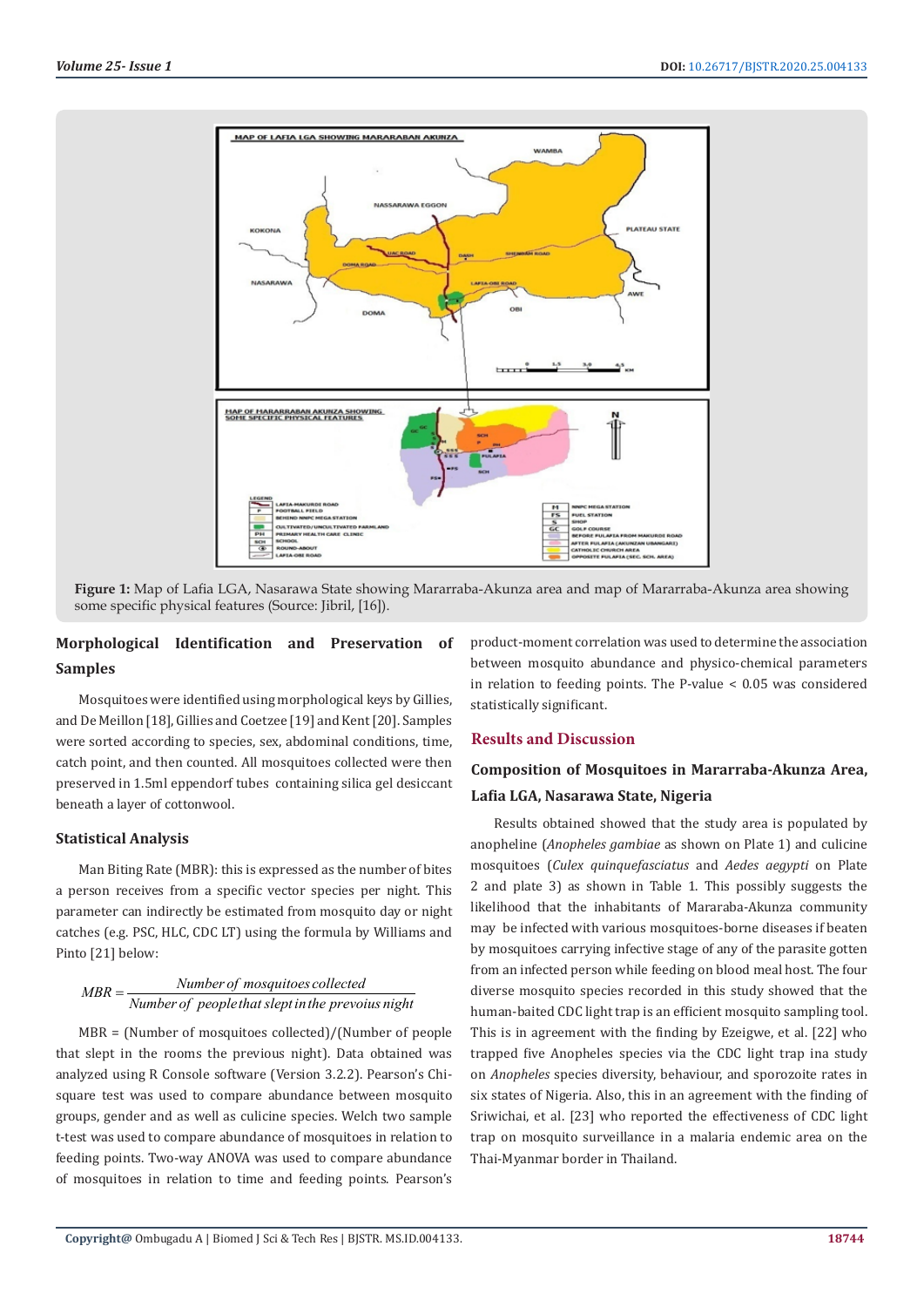| <u>Table 1</u> : Mosquitoes trapped in Relation to Feeding Points in Mararraban-Akunza Area, Lafia LGA, Nasarawa State, Nigeria Using |  |
|---------------------------------------------------------------------------------------------------------------------------------------|--|
| CDC Light Trap, May 2018.                                                                                                             |  |
|                                                                                                                                       |  |

| <b>Sex</b>       | An. gambiae |                | Culicine  |                | Sub-Total $(\%)$ | Total $(\% )$  |           |
|------------------|-------------|----------------|-----------|----------------|------------------|----------------|-----------|
|                  | Indoor      | <b>Outdoor</b> | Indoor    | <b>Outdoor</b> | Indoor           | <b>Outdoor</b> |           |
| Male             |             |                |           |                | 3(37.5)          | 5(62.5)        | 8(8.4)    |
| Female           | 21          | 27             | 19        | 20             | 40 (46.0)        | 47 (54.0)      | 87 (91.6) |
| Sub-Total $(\%)$ | 22 (44.9)   | 27(55.1)       | 21(45.7)  | 25(54.3)       | 43 (45.3)        | 52 (54.7)      |           |
| Total $(\%)$     | 49(51.6)    |                | 46 (48.4) |                | 95               | 95             |           |

Note: Abundance between anopheline and culicine mosquitoes:  $\chi^2 = 0.1024$ , df = 1, P = 0.749<sup>ns</sup>

Abundance between female and male mosquitoes:  $x^2 = 69.222$ , df = 1, P < 0.0001\*

ns: Not significant

\*: Significant



**Plate 1:** *Anopheles gambiae.*



**Plate 2:** *Culex quinquefasciatus.*



**Plate 3:** *Aedes aegypti.*

#### **Mosquitoes Abundance**

Of the 95 individuals collected, *Anopheles gambiae* was more dominant 49 (51.6%) than the culicine mosquitoes 46 (48.4%) as shown in Table 1. There was however no significant difference between the abundance of anopheline and culicine mosquitoes ( $x^2 =$ 0.1024, df = 1,  $P = 0.749$ . This is accordance with the finding by Sriwichai, et al. [23] who reported no significant variation in abundance between the two mosquitoes groups. *Anopheles gambiae*  was the most abundant mosquito collected from both indoor and outdoor points (Table 1). This possibly suggests that the area is a good breeding ground (based on the presence of farmlands such as rice paddy fields and animal hoofs) for malaria vector which invariably will increase the risk of malaria transmission in the area. This agrees with the findings of Ezeigwe, et al. [22] who reported high number of *Anopheles* species over culicine group using same trap. This stands in contrast to study by Sriwichai, et al. [23] who used the  $\text{CO}_2$  baited CDC light traps and found Culex quinquesfasciatus as the predominant mosquito species in both indoor and outdoor points. Also, the finding of Norma, et al. [24] showed that *Culex quinquefasciatus* had the highest number of individuals in feeding points with more mosquitoes trapped at a municipality of Niter**ó**i a coastal residential district along a 700m beach in Brazil. Consequently, Sherrard-Smith, et al. [8] reported some evidence for more outdoor biting for mosquito species that were not *An. gambiae s.l.* or *An. funestus*.

*Aedes aegypti* was one of the least predominant mosquito in the area (Table 1). This may probably be due to the fact that they are diurnal mosquitoes and the CDC light trap was set up to collect nocturnal mosquitoes from dusk to dawn. This is in line with previous study by Sriwichai, et al. [23] who set up same time and collected very few *Aedes aegypti* in comparison to other mosquito species. Most of the collected mosquitoes were female 87 (91.6%) than males 8 (8.4%) (Table 1) with significant difference between the abundance of female to male mosquitoes ( $\chi^2$  = 69.222, df = 1,  $P < 0.0001$ ). This clearly shows that there will be a very high human-vector contact as females go in search of blood meal host. This is in accordance with the report by Sriwichai, et al. [23] who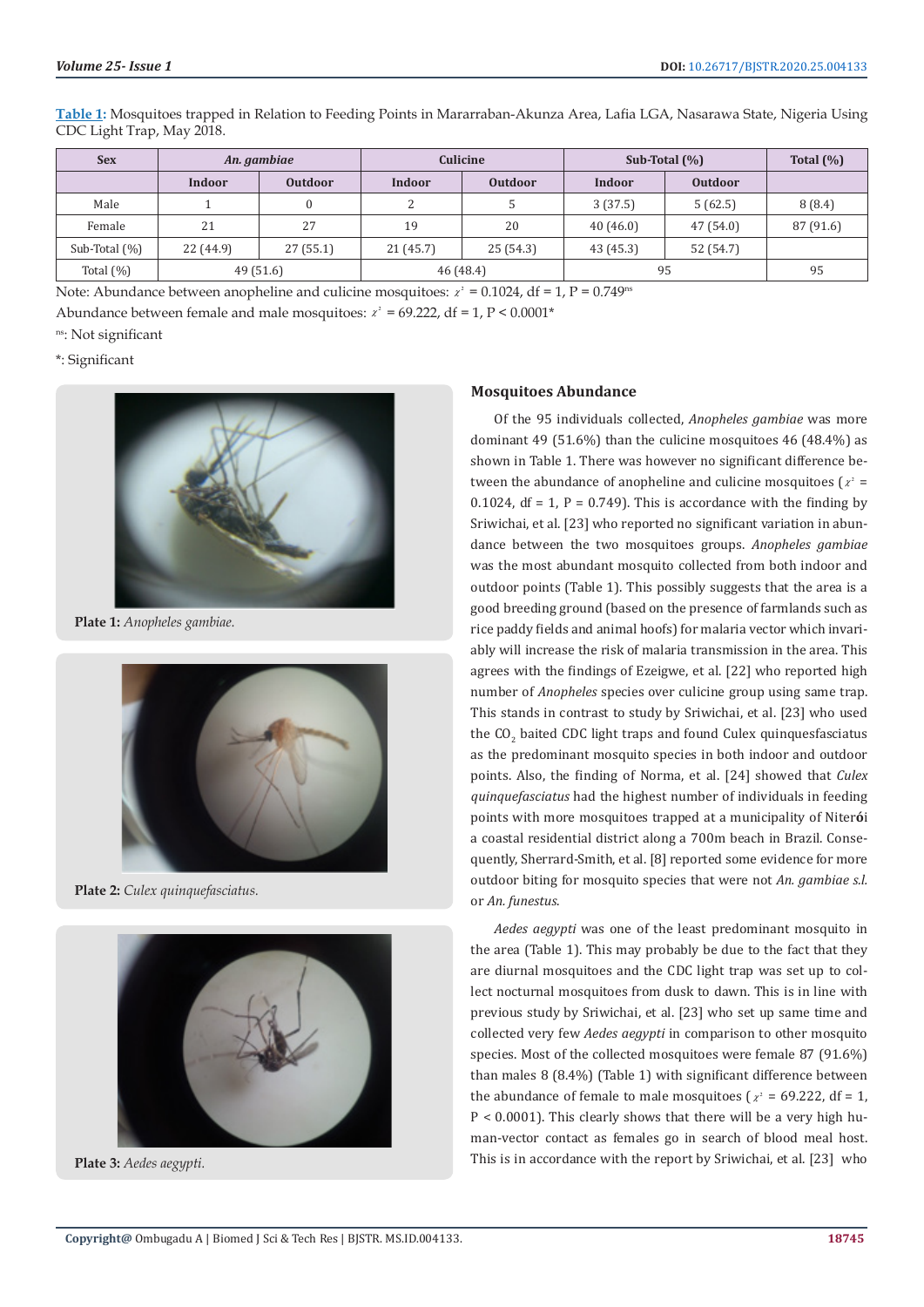showed that more females (94%) were collected over male mosquitoes in Thai-Myanmar border of Thailand.

Table 2 showed that *Cx. quinquefasciatus* was the most dominant 40 (87%) amongst the culicine mosquitoes followed by Ae. aegypti 4 (8.7%) and the least 2 (4.3%) was *Mn. uniformis*. Therefore, there was a very high significant difference ( $x^2 = 129.9$ , df = 2, P <

0.0001) in abundance between culicine species. The dominance of *Cx. quinquefasciatus* over other members in the culicine group may be due to the nature of the settlement of the study area which is peri-urban with a lot of stagnant water bodies in the neighborhood which serves as a good breeding ground for such species. Similarly, Sriwichai, et al. [23] showed that *Culex* species was the most predominant within the culicine group.

**Table 2:** Checklist of Culicine Mosquitoes trapped in Relation to Feeding Points in Mararraban-Akunza Area, Lafia LGA, Nasarawa State, Nigeria Using CDC Light Trap, May 2018.

| <b>Sex</b>   | Ae. Aegypti |                | Cx. quinquefasciatus |                | Mn. uniformis | Total $(\%)$   |           |
|--------------|-------------|----------------|----------------------|----------------|---------------|----------------|-----------|
|              | Indoor      | <b>Outdoor</b> | Indoor               | <b>Outdoor</b> | Indoor        | <b>Outdoor</b> |           |
| Male         |             |                | ົ                    |                |               |                | 8(17.4)   |
| Female       |             |                | 16                   | 16             |               |                | 38 (82.6) |
| Sub-Total    |             |                | 18                   | 22             |               |                |           |
| Total $(\%)$ | 4(8.7)      |                | 40(87.0)             |                | 2(4.3)        | 46             |           |

Note: Abundance between culicine species:  $\chi^2 = 129.9$ , df = 2, P < 0.0001\*

\*: Significant

#### **Mosquitoes Abundance In Relation to Feeding Points**





The outdoor point had higher abundance of mosquitoes caught 52 (54.7%) as compared to the indoor point 43 (45.3%). Nevertheless, the abundance of mosquitoes in relation to feeding points showed no significant difference  $(t = -0.43308, df = 12.516,$  $P = 0.6723$ ) as shown in Figure 2. The lack of variation in the abundance of mosquitoes in relation to feeding points possibly suggests have no preferred feeding point and the amount of CO2 being exhaled by the human baits laying down under the untreated bed nets may be equal alongside microclimatic conditions. On the contrary, Sherrard-Smith, et al. [8] reported that Burkina Faso, Eritrea, Ethiopia, Gabon, and Tanzania had relatively low proportions of mosquitoes feeding when people were indoors and in bed. Also, studies by Saavedra et al. [25] in riverine communities in the Peruvian Amazon showed that there were more anophelinae collected consistently in the peridomestic area outdoors compared with inside houses. Likewise, Sriwichai, et al. [23] collected more mosquitoes outdoor than indoor. Furthermore, the proportion

of mosquito bites taken outside is nearly 10% higher in 2018 compared with 2003 Sherrard-Smith, et al. [8]. Furthermore, there is considerable variability in the level of outdoor mosquito biting across Africa, which is likely to result in substantial differences in residual transmission and the effectiveness of current malaria prevention activities. Mathematical models suggest that even relatively modest changes in outdoor biting can have a substantial public health impact Sherrard-Smith, et al. [8]. Findings from Tirados et al. [26] and Keana et al. [27] showed that more mosquitoes were trapped outdoors than indoors. On the other hand, Ezeigwe, et al. [22] recorded more *Anopheles* indoors than outdoors.

Although, results obtained in this study, showed that on the average more mosquitoes were trapped outdoor than indoor which may possibly be due to the fact that collection commenced at a transition period from late dry season (hot period) into early wet season and as well as various indoor activities like cooking with stoves, spraying of aerosols, and use of mosquito repellants by occupants in the area which might kill or drive out indoor resting mosquitoes out.

Pooled mosquitoes abundance in both indoor and outdoor points in relation to hourly time of collection was highest with 15 individuals at 1-2am followed by 14 individuals at 9-10pm then 12 individuals at 3-4am, 11 caught at 12-1am while 5-6am had with zero catch at both points as shown in Table 3. However, there was no significant difference  $(F^{179} = 1.456)$ , Adjusted R<sup>2</sup> = 0.02786,  $P = 0.1447$ ) in the abundance of pooled mosquitoes from both points in relation to feeding time. This shows that mosquitoes do not have a preferred feeding hour rather the feed all through from early dusk hour to dawn. Correspondingly, Keven, et al. [28] in a study on female *Anopheles* in malaria-endemic area of Papua New Guinea showed no significant variation in the abundance of hourly collections.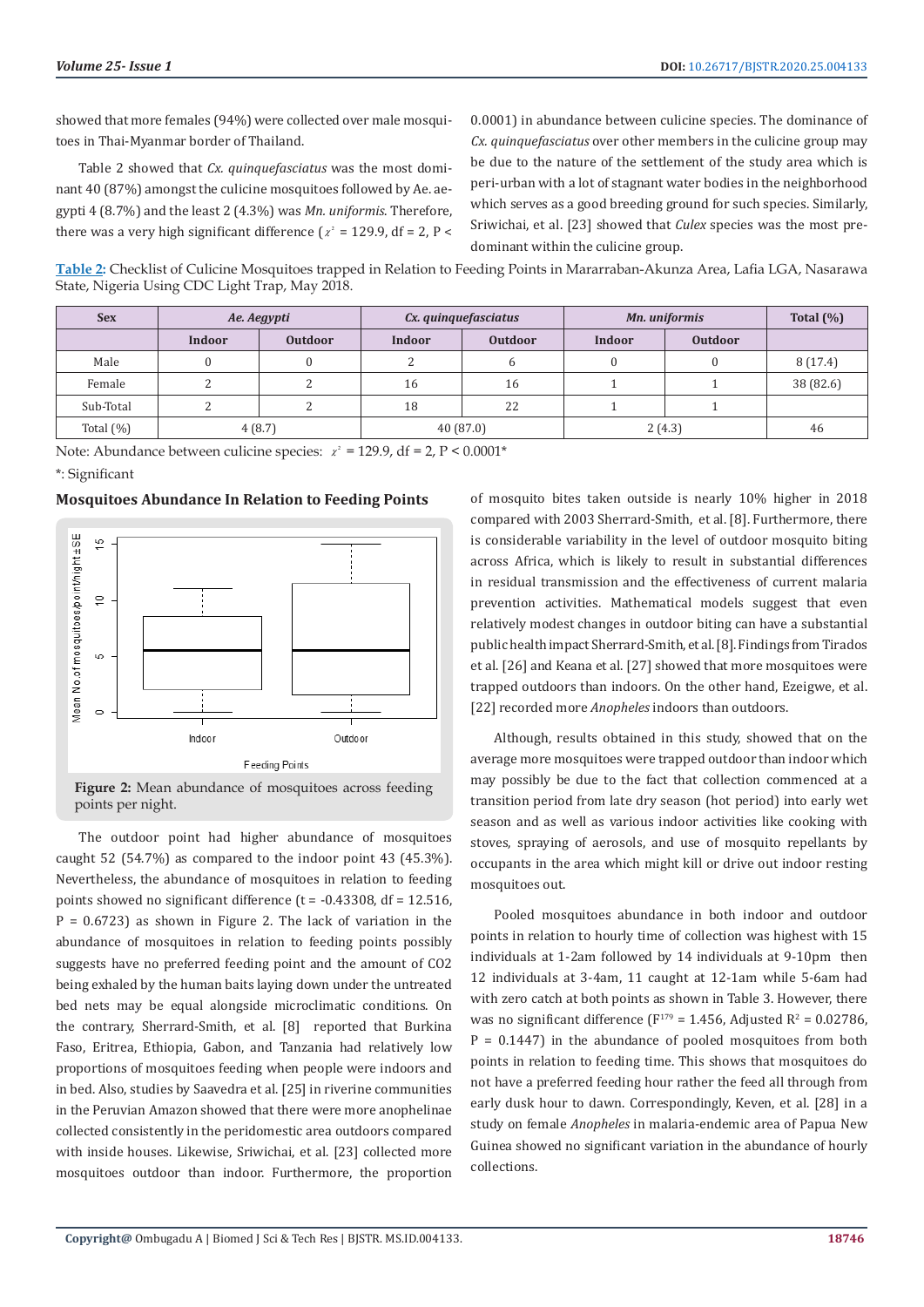# **Pattern of Mosquitoes Peak Feeding Time in Relation to Points**

Concurrent mosquitoes feeding time peaked in indoor and outdoor points at 9-10pm and 3-4am respectively with 9 individuals each as shown in Table 3. This is probably due to variations in microclimatic conditions (temperature and relative humidity) at each point per collection time. Accordingly, Ngowo, et al. [25] recorded that variations in household microclimate affect outdoor-biting behaviour of malaria vectors in four villages in south-eastern Tanzania. Anopheles gambiae feeding peaked at 9-10pm and10-11pm/3-5am at indoor and outdoor points having

6 and 4 individuals respectively (Figure 3). This result agrees with the finding of AIRS Nigeria [14] which reported that An. gambiae had high feeding peak between 2am and 4am. *Cx. quinquefasciatus* feeding peaked at 1-2am and 3-4am in indoor and outdoor points respectively with 5 individuals each (Figure 4). *Aedes aegypti* feeding peaked at 6-7pm and 8-9pm/11pm-12am in indoor and outdoor with an individual each (Figure 5). *Mansonia uniformis*  feeding peaked at 9-10pm and 2-3am in indoor and outdoor points with 1 individual (Figure 6). Similarly, AIRS Nigeria [17] reported that the feeding peak time for culicine species was between 1-2am at the indoor and outdoor respectively.

| Time      | <b>No. of Mosquitoes in Points</b> | <b>Total</b>     |                  |
|-----------|------------------------------------|------------------|------------------|
|           | Indoor                             | Outdoor          |                  |
| 6-7pm     | 2                                  | 1                | 3                |
| $7 - 8$   | 3                                  | 3                | 6                |
| 8-9       | $\overline{2}$                     | $\overline{4}$   | 6                |
| $9 - 10$  | 9                                  | 5                | 14               |
| $10 - 11$ | 3                                  | 6                | 9                |
| $11 - 12$ | 3                                  | 5                | 8                |
| $12-1am$  | 6                                  | 5                | $11\,$           |
| $1 - 2$   | 8                                  | 7                | 15               |
| $2 - 3$   | 3                                  | 3                | 6                |
| $3 - 4$   | 3                                  | 9                | 12               |
| $4 - 5$   | $\mathbf{1}$                       | $\overline{4}$   | 5                |
| $5-6am$   | $\boldsymbol{0}$                   | $\boldsymbol{0}$ | $\boldsymbol{0}$ |
| Total     | 42                                 | 52               | 94               |

**Table 3:** Mosquito Abundance in Relation to Feeding Time and Points.

Note: Abundance between time and feeding points:  $F_{179}$  = 1.456, Adjusted R<sup>2</sup> = 0.02786, P = 0.1447<sup>ns</sup>



**Figure 3:** Feeding behavior of *Anopheles gambiae* in relation to hourly collection time.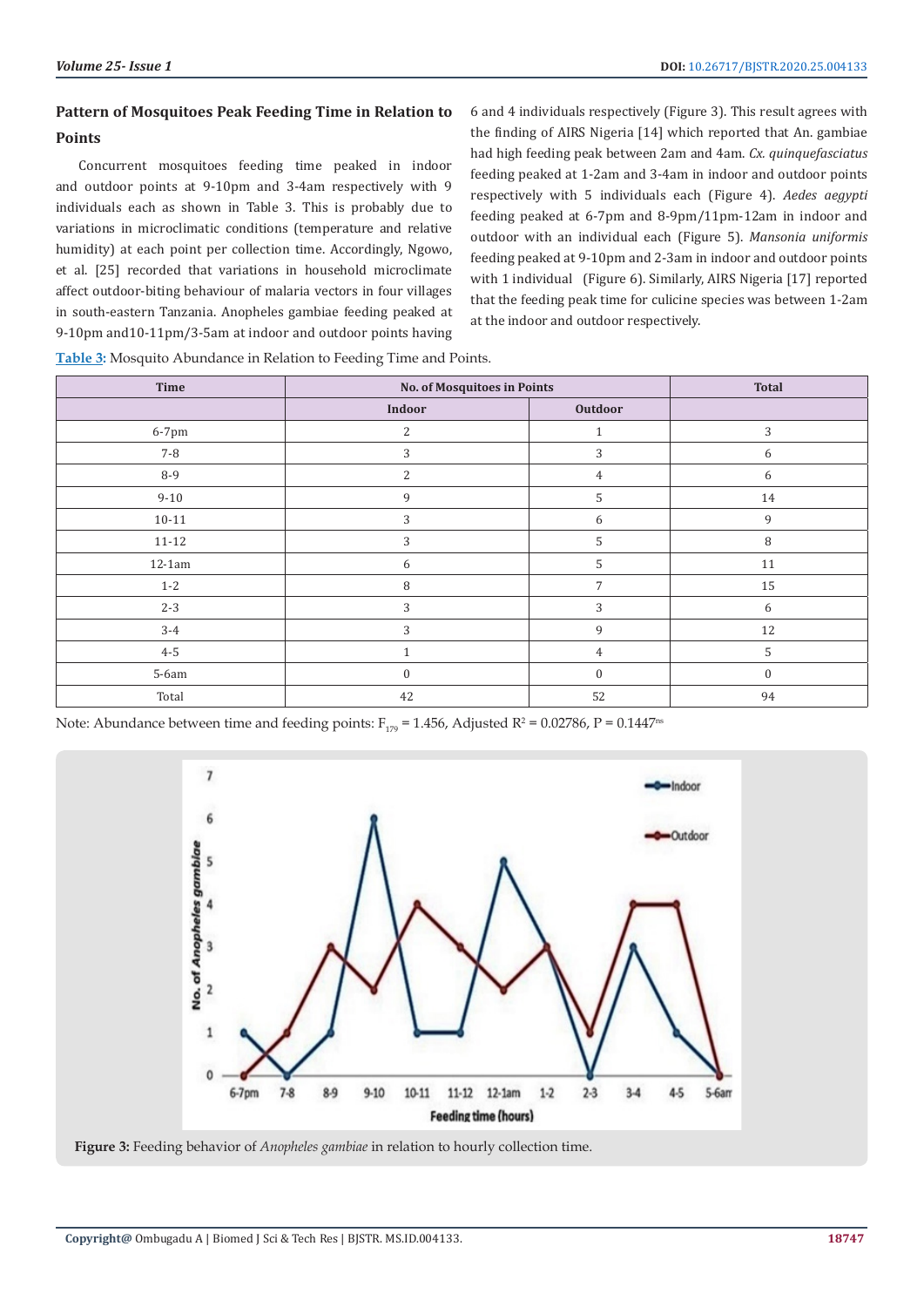

**Figure 4:** Feeding behavior of *Cx. quinquefasciatus* in relation to hourly collection time.



**Figure 5:** Feeding behavior of *Aedes aegypti* in relation to hourly collection time.



**Figure 6:** Feeding behavior of *Mansonia uniformis* in relation to hourly collection time.

# **Association between Mosquito Abundance and Physicochemical Parameters within Feeding Points**

**Indoor:** Mosquitoes abundance indoor showed a weak positive association with temperature (t =  $0.57654$ , df =  $94$ , P =  $0.5656$ , r = 0.05936096, Figure 7a) but negatively associated with relative humidity (t =  $-0.65621$ , df = 94, P = 0.5133, r =  $-0.06752828$ ,

Figure 7b). The weak positive influence of indoor temperature on mosquitoes abundance may probably be due to the fact that temperature did not reach the maximum threshold (Figure 7a) as described by Mordecai, et al. [30]. This is inconsistent with the observation by Ngowo, et al. [29] in south-eastern Tanzania that a 1℃ rise in the relative difference between indoor and outdoor temperature will prominently tend to drive out mosquitoes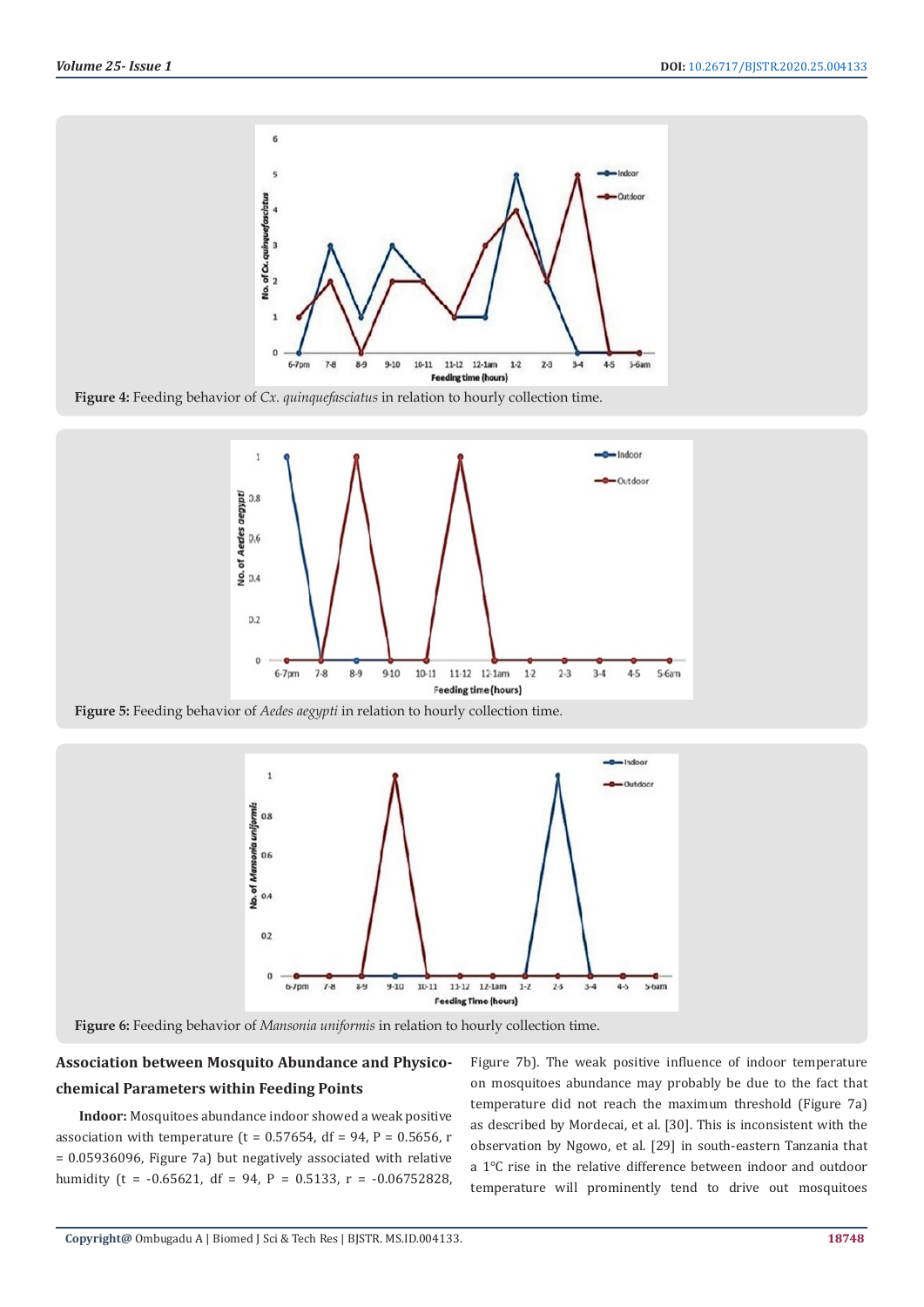outdoor thereby increasing exophily An. funestus abundance by ~66% and a marginal nightly increase in *An. arabiensis* abundance by ~11%. Also, previous studies have shown that *An. arabiensis* and *An. gambiae s.s*. are capable of detecting and responding to an increase in temperature of a few degrees through the use of thermohygroreceptor cells which makes them assess microclimatic conditions and modify their behaviour (Kirby and Lindsay [31]; Kessler and Guerin [32]; Paaijmans et al. [33]).

associated withwith outdoor temperature  $(t = -0.61791, df = 94,$ P =  $0.5381$ , r =  $-0.06360321$ , Figure 7c) while relative humidity positively associated with mosquitoes abundance at outdoor point  $(t = 0.93477, df = 94, p-value = 0.3523, r = 0.09596935, Figure$ 7d). The influence of relative humidity on mosquitoes abundance at outdoor point may be due to consistent rise in outdoor relative humidity. This is consistent with the findings of Kessler, et al. [28,25] who recorded that mosquitoes move towards a more humid location. Also, a rise in indoor relative humidity will result to a decrease in exophily mosquitoes abundance Ngowo, et al. [25].

**Outdoor:** The abundance of mosquitoes outdoor negatively



**Figure 7a-d:** Association between mosquito abundance and physico-chemical parameters in concurrent feeding points.

**Association of** *An. gambiae* **Average Abundance to Temperature and Relative Humidity** 



**Figure 8:** The simultaneous association of *An. gambiae* average abundance to temperature and relative humidity at both points.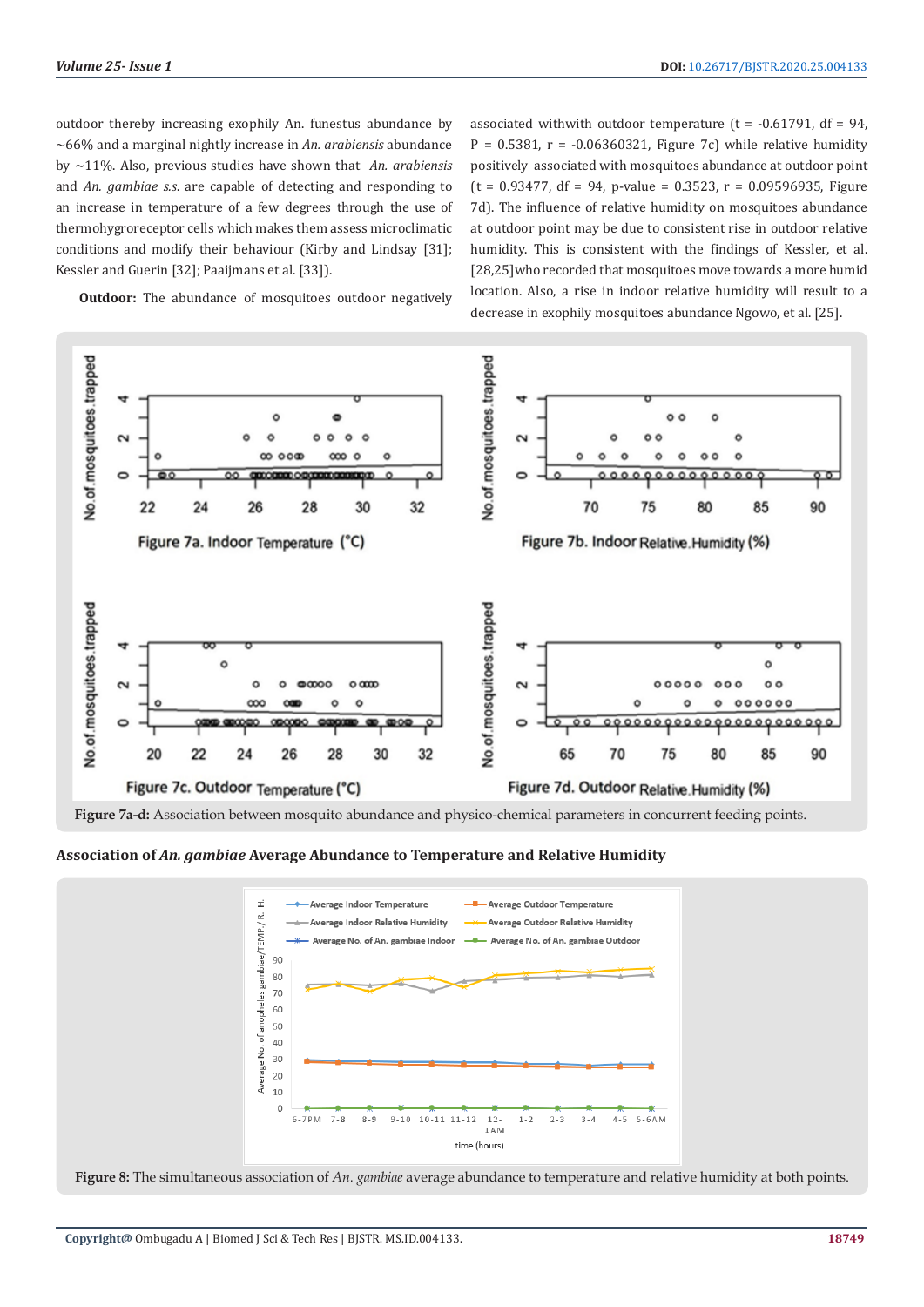The average abundance of An. gambiae relatively increased with increase in relative humidity while temperature decreased as shown in Figure 8. This stands in agreement with the finding by Ngowo, et al. [29] who demonstrated that the malaria vector An. arabiensis shifts the location of its biting from indoors to outdoors in association with relative differences in microclimatic conditions, they prefer to bite in relatively cooler and humid places. Also, this matches with laboratory observations by Kessler and Guerin [32] where *An. gambiae s.l.*, *An. stephensi* and *Cx. pipiens* moved toward the more humid and cooler parts of a cage such as the roof, in comparison to other parts.

# **Man biting rate (MBR) of Mosquitoes in Relation to Indoor and Outdoor Points**

The MBR of *An. gambiae* per person per night was 2.6 and 3.4 An. gambiae in indoor and outdoor points respectively whereas, culicine MBR in indoor and outdoor points was 2.4 and 2.5 respectively. This is in line with work by Keana, et al. [27]

| Table 4: Abdominal Condition of Mosquitoes Caught in May 2018. |  |  |
|----------------------------------------------------------------|--|--|
|                                                                |  |  |

who recorded indoors and outdoors MBR to be 19.9 versus 65.3/ person/night in south-central Ethiopia.

#### **Abdominal Condition of the Mosquitoes Caught**

Most of the mosquitoes caught were unfed 73 (83.9%) followed by those fed 10 (11.6%) then gravid 3 (3.4%) while half gravid category was the least 1 (1.1%) as shown in Table 4. The high number of unfed mosquitoes may be due to the fact that they lacked access to blood meal host who were laying down safely under untreated bed nets thereby making it impossible for them to feed. A similar study showed that over 94 % of the population of trapped female mosquitoes were not blood-fed and it was unclear whether these individuals are newly emerged (nulliparous) or parous females that have not yet taken a blood meal Sriwichai, et al. [23]. The fed caught mosquitoes may have wandered from nearby areas where they must have fed on blood meal host either indoor or outdoor [30-34].

| <b>Species</b>       | <b>Unfed</b> |                | Fed          |              | <b>Half gravid</b> |              | Gravid       |                  | <b>Total</b> |     |
|----------------------|--------------|----------------|--------------|--------------|--------------------|--------------|--------------|------------------|--------------|-----|
|                      | In           | Out            | In           | Out          | In                 | Out          | In           | Out              | In           | Out |
| Ae. aegypti          |              | 2              | $\mathbf{0}$ | $\mathbf{0}$ |                    | $\mathbf{0}$ | $\mathbf{0}$ | $\mathbf{0}$     | 2            | 2   |
| An. gambiae          | 17           | 21             | 3            | 6            | $\mathbf{0}$       | $\mathbf{0}$ |              | $\boldsymbol{0}$ | 21           | 27  |
| Cx. quinquefasciatus | 13           | 17             | $\Omega$     |              | $\theta$           | $\theta$     | $\Omega$     | 2                | 13           | 20  |
| Mn. uniformis        |              | $\overline{ }$ | $\Omega$     | $\mathbf{0}$ | $\mathbf{0}$       | $\mathbf{0}$ | $\Omega$     | $\mathbf{0}$     |              |     |
| Sub-Total            | 32           | 41             | 3            | 7            |                    | $\mathbf{0}$ |              | 2                | 37           | 50  |
| Total $(\%)$         | 73 (83.9)    |                |              | 10(11.6)     | 1(1.1)             |              | 3(3.4)       |                  |              | 87  |

#### **Conclusion**

This study shows that CDC light trap is very effective and has high efficiency in trapping of mosquito species. A total of 95 mosquitoes were recorded in both indoor and outdoor points in which the anopheline group had only An. gambiae while, Cx. quinquefasciatus was the most abundant among the culicines caught. Temperature and relative humidity influences the abundance of the mosquitoes in Mararaba-Akunza Lafia, Nasarawa State. More mosquitoes were caught outdoors than indoors due to the transition period in the month of May between late dry and early wet seasons. Mosquitovectors population increased as temperature decreased with an increase in relative humidity while their population decreased as temperature increased with a decrease in relative humidity. Mosquito feeding habit in relation to time also shows that the vectors are specific in their feeding time, recording high peak feeding time at 9-10pm and 1-2am respectively. Since most of the mosquitoes were unfed there is a need in future studies for the ratio of nulliparous to parous female mosquitoes be determined through dissection. The findings from this study shows that there is need for the people to be properly and effectively educated on sanitation, environmental health, and the use of treated mosquito nets both

indoors and outdoors so as to reduce human-vectors contact in the study area.

#### **References**

- 1. WHO (2010). Malaria in the Greater Mekong Subregion: regional and country profiles: World Health Organization. In WHO Mekong Malaria Programme.
- 2. [Badolo A, Traore A, Jones CM, Sanou A, Flood L, Guelbeogo WM, Ranson H](https://malariajournal.biomedcentral.com/articles/10.1186/1475-2875-11-232) [and Sagnon N \(2012\). Three Years](https://malariajournal.biomedcentral.com/articles/10.1186/1475-2875-11-232) [of Insecticide Resistance Monitoring](https://malariajournal.biomedcentral.com/articles/10.1186/1475-2875-11-232) in *[Anopheles gambiae](https://malariajournal.biomedcentral.com/articles/10.1186/1475-2875-11-232)* in Burkin[a Faso: Resistance on the Rise? Malaria](https://malariajournal.biomedcentral.com/articles/10.1186/1475-2875-11-232) [Journal 11: 232.](https://malariajournal.biomedcentral.com/articles/10.1186/1475-2875-11-232)
- 3. Oyewole IO, Kolawole MA, Adedeji OC, Adeogun D and Awolola S (2018). Susceptibility pattern of *Anopheles* mosquito to different classes of insecticides in selected communities in Ila-Orangun, Southwest Nigeria. International Journal of Mosquito Research, **5** (1): 106-111.
- 4. [Awolola TS, Adeogun A, Olakiigbe AK, Oyeniyi T, Olukosi YA, Okoh](https://journals.plos.org/plosone/article?id=10.1371/journal.pone.0205230) [H, Arowolo T, Akila J, Oduola A and Amajoh CN \(2018\). Pyrethroids](https://journals.plos.org/plosone/article?id=10.1371/journal.pone.0205230) [resistance intensity and resistance mechanisms in](https://journals.plos.org/plosone/article?id=10.1371/journal.pone.0205230) *Anopheles gambiae* [from malaria vector surveillance sites in Nigeria. PLoS ONE 13\(12\):](https://journals.plos.org/plosone/article?id=10.1371/journal.pone.0205230) [e0205230.](https://journals.plos.org/plosone/article?id=10.1371/journal.pone.0205230)
- 5. Mwansat GS, Nanvyat N, Ombugadu A, Mafuyai MJ, Lapang MP, Nkup, CD, Oduola AO, Inyama PU, Samdi LM, Okeke I and Bewa C (2019). Insecticide susceptibility status, resistance intensity and mechanism of pyrethroids resistance in *An. gambiae s.l.* mosquitoes from six Local Government Areas in Plateau State Nigeria. Abstract of the 50<sup>th</sup> Annual Conference of Entomological Society of Nigeria (ESN) Yola 2019ESN24/ MVE07P 66.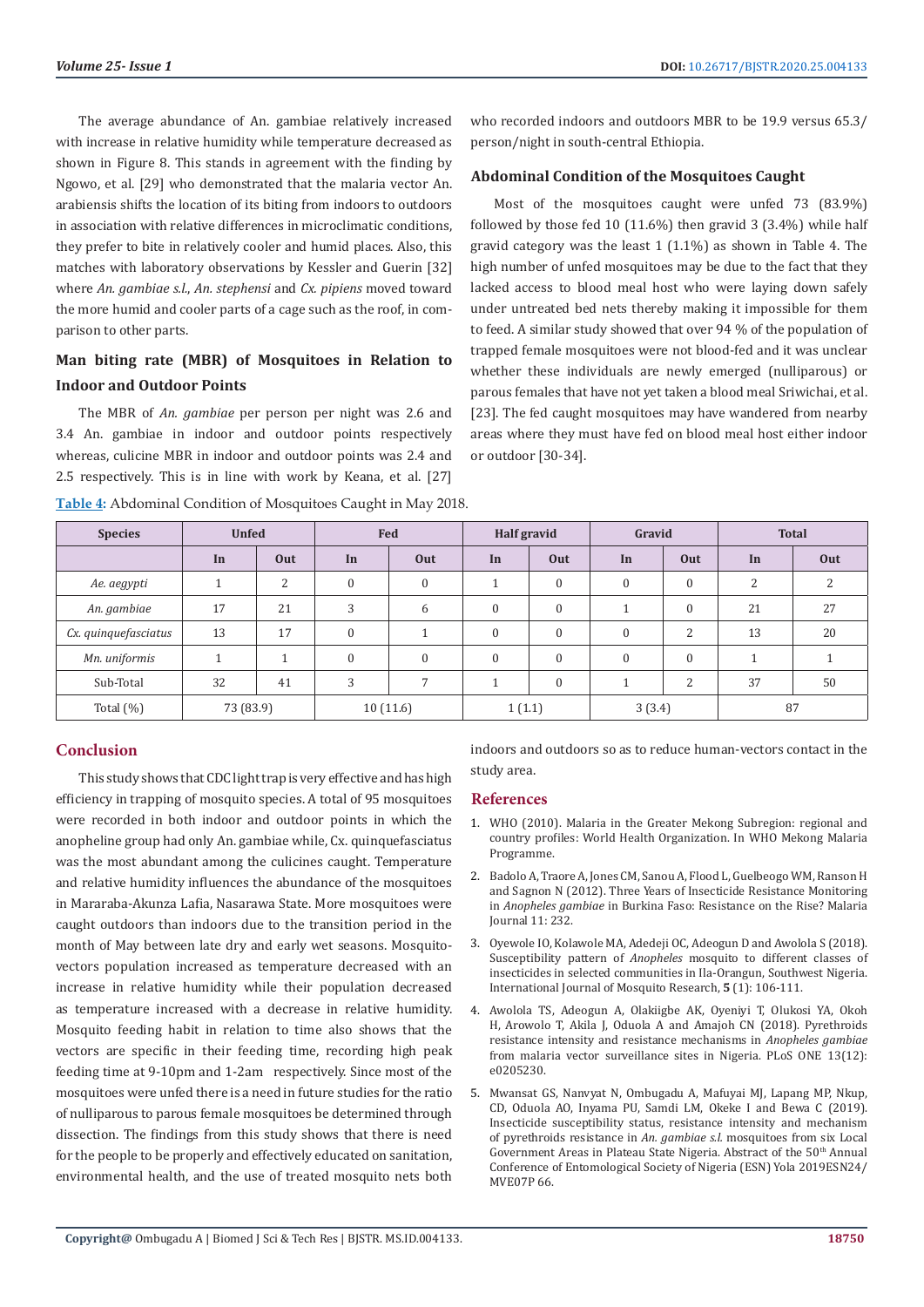- 6. [Oduola AO, Abba E, Adelaja O, Ande AT, Yoriyo KP, and Awolola, T.](https://www.ncbi.nlm.nih.gov/pmc/articles/PMC6643017/)  [S. \(2019\). Widespread Report of Multiple Insecticide Resistance in](https://www.ncbi.nlm.nih.gov/pmc/articles/PMC6643017/)  *Anopheles gambiae s.l.* [Mosquitoes in Eight Communities in Southern](https://www.ncbi.nlm.nih.gov/pmc/articles/PMC6643017/)  [Gombe, North-Eastern Nigeria. Journal of Arthropod Borne Dis 13\(1\):](https://www.ncbi.nlm.nih.gov/pmc/articles/PMC6643017/)  [50-61.](https://www.ncbi.nlm.nih.gov/pmc/articles/PMC6643017/)
- 7. Lynd A, Gonahasa S, Staedke SG, Oruni A, [Maiketi-Sebuguzi C, Dorsey](https://parasitesandvectors.biomedcentral.com/articles/10.1186/s13071-019-3353-7)  G, Opigo J, Yeka A, Katureebe A, Kyohere M, [Hemingway J, Kamya MR](https://parasitesandvectors.biomedcentral.com/articles/10.1186/s13071-019-3353-7)  and Donnelly MJ [\(2019\). LLIN Evaluation in Uganda Project \(LLINEUP\):](https://parasitesandvectors.biomedcentral.com/articles/10.1186/s13071-019-3353-7)  [a cross-sectional survey of species diversity and insecticide resistance in](https://parasitesandvectors.biomedcentral.com/articles/10.1186/s13071-019-3353-7)  [48 districts of Uganda. Parasites Vectors 12\(94\): 1-10.](https://parasitesandvectors.biomedcentral.com/articles/10.1186/s13071-019-3353-7)
- 8. [Sherrard Smith E, Skarp JE, Beale AD, Fornadel C, Norris LC,](https://www.ncbi.nlm.nih.gov/pubmed/31285346) Moore SJ, [Mihreteab S, Charlwood JD, Bhatt S, Winskill P, Griffin JT and Churcher](https://www.ncbi.nlm.nih.gov/pubmed/31285346)  TS [\(2019\). Mosquito feeding behavior and how it influences residual](https://www.ncbi.nlm.nih.gov/pubmed/31285346)  [malaria transmission across Africa. Proceedings of the National Academy](https://www.ncbi.nlm.nih.gov/pubmed/31285346)  [of Sciences of the United States of America 116\(30\): 15086-15095.](https://www.ncbi.nlm.nih.gov/pubmed/31285346)
- 9. WHO (2019). World malaria report. 232 Pp.
- 10. Emidi B, Kisinza WN, Mmbando BP, Malima R and Mosha FW (2017). *Anopheles* and *Culex* mosquito larvae abundance in different breeding sites in arural setting of Muheza, Tanzania. Parasites & Vectors 10(304): 1-12.
- 11. [Reisen WK, Meyer RP, Cummings RF, and Delgado O \(2000\). Effects of](https://www.ncbi.nlm.nih.gov/pubmed/10757485)  trap design and  $CO<sub>2</sub>$  presentation on the measurement of adult mosquito [abundance using Centers for Disease Control-style miniature light traps.](https://www.ncbi.nlm.nih.gov/pubmed/10757485)  [J Am Mosq Control Assoc 16\(1\): 13-18.](https://www.ncbi.nlm.nih.gov/pubmed/10757485)
- 12. [Service MW \(1993\). Mosquito Ecology. Field Sampling Methods. London:](https://www.springer.com/gp/book/9789401581134)  [Chapman and Hall. 988 Pp.](https://www.springer.com/gp/book/9789401581134)
- 13. [Moore SJ, Zunwei D, Hongning Z, Xuezhong W, Hongbing L, and Yujiang X](https://www.ncbi.nlm.nih.gov/pubmed/11556577) [\(2001\). The efficacy of different mosquito trapping methods in a forest](https://www.ncbi.nlm.nih.gov/pubmed/11556577)[fringe village, Yunnan Province, Southern China. Southeast Asian J Trop](https://www.ncbi.nlm.nih.gov/pubmed/11556577)  [Med Public Health 32\(2\): 282-289.](https://www.ncbi.nlm.nih.gov/pubmed/11556577)
- 14. [Becker N, Zgomba Mand Petric D and Ludwig M \(1995\). Comparison of](https://onlinelibrary.wiley.com/doi/abs/10.1111/j.1365-2915.1995.tb00008.x)  [carbondioxide, octenol and a host-odour as mosquito attractants in the](https://onlinelibrary.wiley.com/doi/abs/10.1111/j.1365-2915.1995.tb00008.x)  [Upper Rhine Valley, Germany. Med Vet Entomol 9: 377-380.](https://onlinelibrary.wiley.com/doi/abs/10.1111/j.1365-2915.1995.tb00008.x)
- 15. [Agidi VA, Hassan SM and Baleri TG \(2017\). Inter-Annual Rainfall](https://www.researchgate.net/publication/326461649_Inter-Annual_Rainfall_Variability_on_Yam_Yield_in_Lafia_Nasarawa_State_Nigeria)  [Variability on Yam Yield in Lafia, Nasarawa State, Nigeria. PAT 13\(2\):](https://www.researchgate.net/publication/326461649_Inter-Annual_Rainfall_Variability_on_Yam_Yield_in_Lafia_Nasarawa_State_Nigeria)  [169-179.](https://www.researchgate.net/publication/326461649_Inter-Annual_Rainfall_Variability_on_Yam_Yield_in_Lafia_Nasarawa_State_Nigeria)
- 16. Jibril AB (2017). Composition and Distribution of Mosquito Vectors and Human Strategies for Self-Protection Against Human Vector Contact in Mararaba-Akunza Community, Lafia, Nasarawa State, Nigeria. Undergraduate Thesis Submitted to Federal University of Lafia (Unpublished).
- 17. AIRS Nigeria (2013). End of spray report. PMI|Africa IRS (AIRS) Project. Indoor Residual Spraying (IRS 2) Task Order Four. Submitted to: United States Agency for International Development/PMI p. 83.
- 18. [Gillies MT and De Meillon B. \(1968\). The Anophelinae of Africa south](http://mosquito-taxonomic-inventory.info/anophelinae-africa-south-sahara-ethiopian-zoogeographical-region)  [of the Sahara \(Ethiopian Zoogeographical Region\). Publications of the](http://mosquito-taxonomic-inventory.info/anophelinae-africa-south-sahara-ethiopian-zoogeographical-region)  [South African Institute for Medical Research 54: 1-343.](http://mosquito-taxonomic-inventory.info/anophelinae-africa-south-sahara-ethiopian-zoogeographical-region)
- 19. [Gillies MT and Coetzee M \(1987\). A supplement of the Anophelinae of](http://mosquito-taxonomic-inventory.info/supplement-anophelinae-africa-south-sahara-afrotropical-region)  [Africa South of the Sahara \(Afro tropical Region\) Johannesburg: The](http://mosquito-taxonomic-inventory.info/supplement-anophelinae-africa-south-sahara-afrotropical-region)  [South African Institute of Medical Research. Publications of the South](http://mosquito-taxonomic-inventory.info/supplement-anophelinae-africa-south-sahara-afrotropical-region)  [African Institute for Medical Research 55: 1-143.](http://mosquito-taxonomic-inventory.info/supplement-anophelinae-africa-south-sahara-afrotropical-region)
- 20. Kent RJ (2006). The Mosquito of Macha. Johns Hopkins Malaria Research Institute; Department of Molecular Microbiology and Immunology, Johns Hopkins Bloomberg School of Public Health Baltimore, MD USA, 33 Pp.
- 21. [Williams J, Pinto J \(2012\) Training manual on Malaria Entomology for](https://www.paho.org/hq/dmdocuments/2012/2012-Training-manual-malaria-entomology.pdf) [Entomology and Control Technicians \(Basic Level\). 78 Pp.](https://www.paho.org/hq/dmdocuments/2012/2012-Training-manual-malaria-entomology.pdf)
- 22. [Ezeigwe N, Inyama PU, Samdi LM, Akila JD, Awolola TS, Mwansat GS,](http://www.africairs.net/wp-content/uploads/2015/11/Anopheles-Species-Diversity-Behavior-and-Sporozoite-Rates-in-Six-States-in-Nigeria.pdf) [Anyawu GI, Yayo AM, Ebere N, Chukwuekezie O, Seyuom A, Inyang U,](http://www.africairs.net/wp-content/uploads/2015/11/Anopheles-Species-Diversity-Behavior-and-Sporozoite-Rates-in-Six-States-in-Nigeria.pdf) [Kafuko J, Kolyada L, Fornadel C and Norris L](http://www.africairs.net/wp-content/uploads/2015/11/Anopheles-Species-Diversity-Behavior-and-Sporozoite-Rates-in-Six-States-in-Nigeria.pdf) (2015). *Anopheles* Species [Diversity, Behaviour, and Sporozoite Rates in Six States of Nigeria.](http://www.africairs.net/wp-content/uploads/2015/11/Anopheles-Species-Diversity-Behavior-and-Sporozoite-Rates-in-Six-States-in-Nigeria.pdf) [President's Malaria Initiative 1392: 1.](http://www.africairs.net/wp-content/uploads/2015/11/Anopheles-Species-Diversity-Behavior-and-Sporozoite-Rates-in-Six-States-in-Nigeria.pdf)
- 23. Sriwichai P, Karl S, Samung Y, Sumruayphol S, Kiattibutr K, Payakkapol A, [Mueller I,](https://www.ncbi.nlm.nih.gov/pubmed/?term=Mueller%20I%5BAuthor%5D&cauthor=true&cauthor_uid=26666683) [Yan G](https://www.ncbi.nlm.nih.gov/pubmed/?term=Yan%20G%5BAuthor%5D&cauthor=true&cauthor_uid=26666683), [Cui L](https://www.ncbi.nlm.nih.gov/pubmed/?term=Cui%20L%5BAuthor%5D&cauthor=true&cauthor_uid=26666683) and [Sattabongkot J](https://www.ncbi.nlm.nih.gov/pubmed/?term=Sattabongkot%20J%5BAuthor%5D&cauthor=true&cauthor_uid=26666683) (2015). [Evaluation of CDC light traps for mosquito surveillance in a malaria](https://www.ncbi.nlm.nih.gov/pubmed/?term=Sattabongkot%20J%5BAuthor%5D&cauthor=true&cauthor_uid=26666683)  [endemic area on the Thai-Myanmar border. Parasit Vectors 8: 636.](https://www.ncbi.nlm.nih.gov/pubmed/?term=Sattabongkot%20J%5BAuthor%5D&cauthor=true&cauthor_uid=26666683)
- 24. [Norma L, Serrão ML, Melo YF, Oliveira SJ and Lourenço de Oliveira R](http://www.scielo.br/scielo.php?script=sci_arttext&pid=S0074-02761998000200002) [\(1998\). Mosquito Frequency and Feeding Habits in an Enzootic Canine](http://www.scielo.br/scielo.php?script=sci_arttext&pid=S0074-02761998000200002) [Dirofilariasis Area in Niterói, State of Rio de Janeiro, Brazil. Memórias do](http://www.scielo.br/scielo.php?script=sci_arttext&pid=S0074-02761998000200002) [Instituto Oswaldo Cruz 93\(2\): 145-54.](http://www.scielo.br/scielo.php?script=sci_arttext&pid=S0074-02761998000200002)
- 25. [Saavedra MP, Conn JE, Alava F, Carrasco Escobar G, Prussing C,](https://parasitesandvectors.biomedcentral.com/articles/10.1186/s13071-019-3619-0) [Bickersmith SA, Sangama JL, FernandezMiñope C, Guzman M, Tong C,](https://parasitesandvectors.biomedcentral.com/articles/10.1186/s13071-019-3619-0) [Valderrama C, Vinetz JM, Gamboa D and Moreno M \(2019\). Higher risk of](https://parasitesandvectors.biomedcentral.com/articles/10.1186/s13071-019-3619-0) [malaria transmission outdoors than indoors by Nyssorhynchus darlingi](https://parasitesandvectors.biomedcentral.com/articles/10.1186/s13071-019-3619-0) [in riverine communities in the Peruvian Amazon. Parasites & Vectors](https://parasitesandvectors.biomedcentral.com/articles/10.1186/s13071-019-3619-0) [12\(374\): 1-15.](https://parasitesandvectors.biomedcentral.com/articles/10.1186/s13071-019-3619-0)
- 26. Tirados I, Costantini C, Gibson G and Torr SJ (2006). Blood-feeding [behaviour of the malarial mosquito](https://www.ncbi.nlm.nih.gov/pubmed/17199754) *Anopheles arabiensis*: implications [for vector control. A Medical and Veterinary Entomology Collection](https://www.ncbi.nlm.nih.gov/pubmed/17199754) [20\(4\): 425-437.](https://www.ncbi.nlm.nih.gov/pubmed/17199754)
- 27. [Keana O, Balkew M, Tekie H, Gebre Michael T, Deressa W, Loha E, Lindtjorn](https://www.ncbi.nlm.nih.gov/pubmed/27716416) [B and Overgaard HL \(2016\). Human biting activities of](https://www.ncbi.nlm.nih.gov/pubmed/27716416) *Anopheles* species [in south-central Ethiopia. Parasaites & Vectors 9\(1\): 527.](https://www.ncbi.nlm.nih.gov/pubmed/27716416)
- 28. [Keven JB, Katusele M, Vinit R, Koimbu G, Vincent N,](https://malariajournal.biomedcentral.com/articles/10.1186/s12936-019-2742-x) Thomsen EK, Karl S, Reimer LJ and Walker ED [\(2019\). Species abundance, composition, and](https://malariajournal.biomedcentral.com/articles/10.1186/s12936-019-2742-x) nocturnal activity of female *Anopheles* [\(Diptera: Culicidae\) in malaria](https://malariajournal.biomedcentral.com/articles/10.1186/s12936-019-2742-x)[endemic villages of Papua New Guinea: assessment with barrier screen](https://malariajournal.biomedcentral.com/articles/10.1186/s12936-019-2742-x) [sampling. Malaria Journal 18\(96\): 1-12.](https://malariajournal.biomedcentral.com/articles/10.1186/s12936-019-2742-x)
- 29. [Ngowo HS, Kaindoa EW, Matthiopoulos J, Ferguson HM and Okumu](https://wellcomeopenresearch.org/articles/2-102) [FO \(2017\). Variations in household microclimate affect outdoor biting](https://wellcomeopenresearch.org/articles/2-102) [behavior of malaria vectors. Wellcome Open Research 2\(102\): 1-18.](https://wellcomeopenresearch.org/articles/2-102)
- 30. [Mordecai EA, Paaijmans KP, Johnson LR, Balzer C, Ben Horin T,](https://www.ncbi.nlm.nih.gov/pubmed/23050931) de Moor [E, McNally A, Pawar S, Ryan SJ, Smith TC and Lafferty KD](https://www.ncbi.nlm.nih.gov/pubmed/23050931) (2012). Optimal [temperature for malaria transmission is dramatically lower than](https://www.ncbi.nlm.nih.gov/pubmed/23050931) [previously predicted. Ecol Lett 16\(1\): 22-30.](https://www.ncbi.nlm.nih.gov/pubmed/23050931)
- 31. [Kirby MJ and Lindsay SW \(2004\). Responses of adult mosquitoes of](https://www.ncbi.nlm.nih.gov/pubmed/15385063) two sibling species, *Anopheles arabiensis* and *An. gambiae s.s.* (Diptera: [Culicidae\) to high temperatures. Bull Entomol Res 94\(5\): 441-448.](https://www.ncbi.nlm.nih.gov/pubmed/15385063)
- 32. [Kessler S and Guerin PM \(2008\). Responses of](https://www.ncbi.nlm.nih.gov/pubmed/18697317) *Anopheles gambiae, [Anopheles stephensi, Aedes aegypti,](https://www.ncbi.nlm.nih.gov/pubmed/18697317)* and *Culex pipiens* mosquitoes [\(Diptera: Culicidae\) to cool and humid refugium conditions. J Vector Ecol](https://www.ncbi.nlm.nih.gov/pubmed/18697317) [33\(1\): 145-149.](https://www.ncbi.nlm.nih.gov/pubmed/18697317)
- 33. [Paaijmans KP, Imbahale SS, Thomas MB and Takken W \(2010\).](https://malariajournal.biomedcentral.com/articles/10.1186/1475-2875-9-196) [Relevant microclimate for determining the development rate of malaria](https://malariajournal.biomedcentral.com/articles/10.1186/1475-2875-9-196) [mosquitoes and possible implications of climate change. Malar J 9: 196.](https://malariajournal.biomedcentral.com/articles/10.1186/1475-2875-9-196)